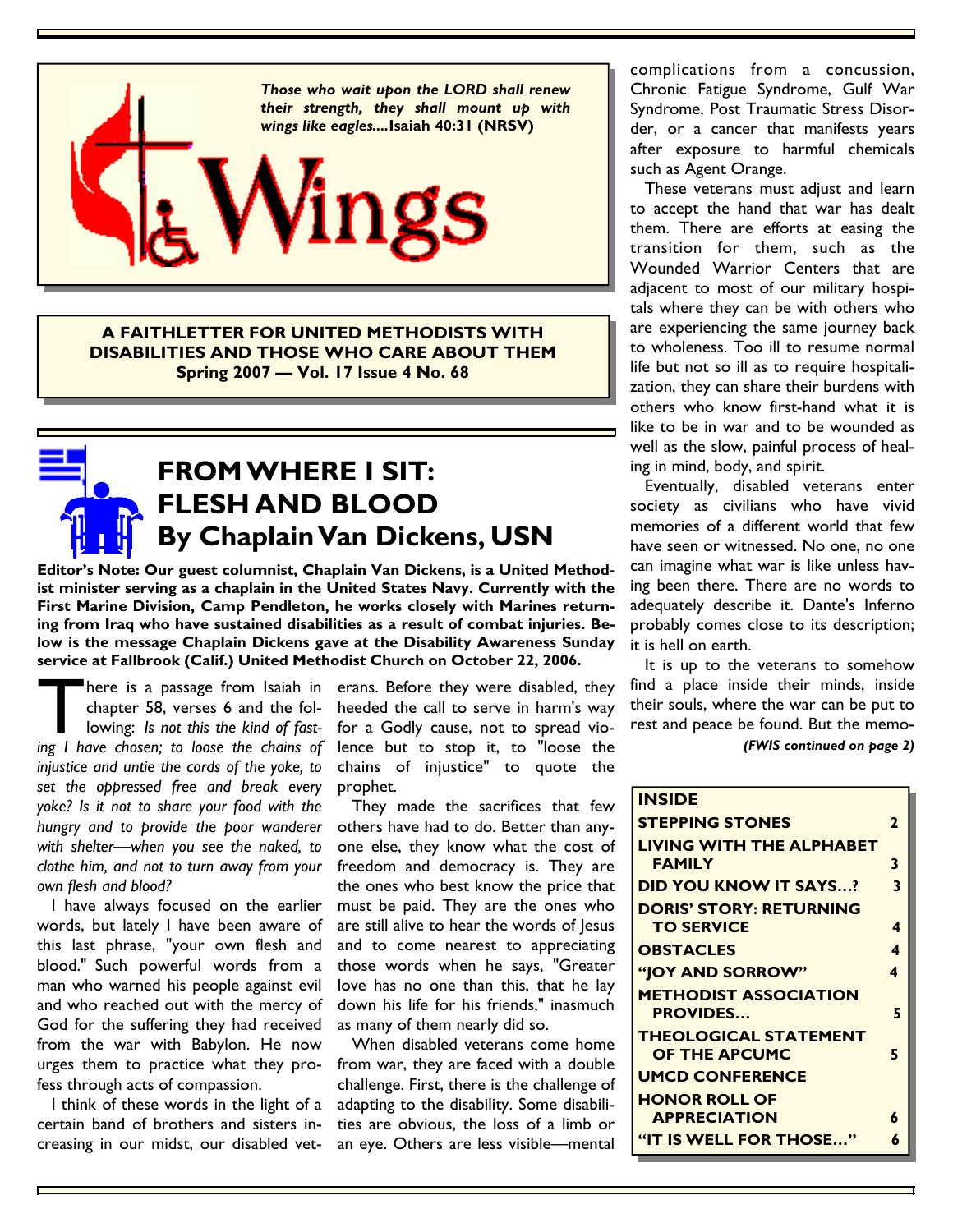### **Wings Spring 2007 Page 2**

ries themselves are anything but peaceful. They come at night to haunt the veterans, pursuing them like mad dogs that bite at their heels the faster the veterans try to run. Disabled veterans may turn to drinking or drugs in a desperate effort to find "wholeness" again.

 Hopefully, prayerfully, some of these veterans will turn to God and, finding courage from above, will at last turn and face the dogs of war, acknowledge them, and share their burdens with others. Eventually they will place their burdens on the shoulders of the One who knows our griefs and shares our sorrows. They will make peace with their conditions, with themselves, and with God, by the grace of God. That is their first challenge.

hard: facing the public. This week I watched a flock of pigeons land a few yards from me. In the flock was one pigeon who hopped instead of walked, and as I looked closer, I noticed that it had only one leg. It was interesting because I seemed much more aware of its disability than the other pigeons who simply saw it as one of them.

 You and I are so attuned to the differences in each other that we sometimes fail to appreciate the fact that the disabled veteran, or anyone who is disabled, is essentially the same as you and I—someone who is just trying to make it through another day, hoping for the same opportunities and joys in life as we are.

 Increasingly you and I will meet disabled veterans, not only from previous **STEPPING STONES** 



**A** non-official, non-profit quarterly newsletter for United Methodists with disabling conditions and all others interested in issues of disability, accessibility, and the church

### **FOUNDER/EDITOR COMPUTER LAYOUT/GRAPHIC DESIGN**  Jo D'Archangelis

**CORRESPONDENCE** Send all correspondence—including feedback, original writings, items from other sources, and changes of address—to Jo D'Archangelis, Editor, at

**Mailing Address** 592 West Ammunition Road, Apt. 1 Fallbrook, CA 92028 **Telephone/Fax** [760] 723-2668 (please call before faxing) **E-Mail** jodarlis@aol.com

**E-WINGS** Two e-mail versions of *Wings* are available for those with vision impairments and computer "reading" devices; those who have difficulty handling paper and print pages; those who live outside the USA; and/or those who just prefer computer viewing: (1.) A document version in partially formatted text without graphics available to those able to open attached files in Microsoft Word Document 2000, and (2.) A newsletter-formatted version with color graphics available to those able to open attached files in Microsoft Publisher 2000. E-mail Jo D'Archangelis at jodarlis@aol.com to request one, or both, of these versions.

**DONATIONS** Most of the funding for *Wings'* publication and mailing comes from reader donations. There are no subscription fees. If you think *Wings* is worth it, please make a check or money order payable to the "Fallbrook United Methodist Church" (or "FUMC") and mark it "Wings Newsletter." Mail it to the church address below:

| <b>Basic Angel</b>                                                            | $$6 - $14$    | <b>Major Angel</b> | $$15-$24$ |  |  |
|-------------------------------------------------------------------------------|---------------|--------------------|-----------|--|--|
| <b>Super Angel</b>                                                            | $$25-$49$     | <b>Mega Angel</b>  | \$50-\$99 |  |  |
| <b>Awesome Angel</b>                                                          | \$100 or more |                    |           |  |  |
| <b>Church Address</b> Fallbrook United Methodist Church 1844 Winterhaven Road |               |                    |           |  |  |
| Fallbrook, CA 92028 Church Telephone [760] 728-1472                           |               |                    |           |  |  |
| Church Fax [760] 728-7433 Church E-Mail FUMC1887@tfb.com                      |               |                    |           |  |  |

(FWIS continued from page 1) The second challenge can be just as wars but those from this war. They are so young and full of life and dreams. My prayer is that when we meet them, we will treat them no differently than birds of a feather, or better still, as brothers and sisters.

> Inspired by the prophet, Jesus said, "For I was hungry and you gave me something to eat, I was thirsty and you gave me something to drink, I was a stranger and you invited me in. I needed clothes and you clothed me. I was sick and you looked after me, I was in prison and you came to visit me." I believe he could easily have added, "I was disabled, and you treated me as your own flesh and blood."



## **By Jane Eckert**

Can I name each day one thing I believe with all my heart? What do I hold as sacred and worth

 the commitment? What are my affirmations? What are the things I know to be true about what is lasting?

What do I grieve?

 I cannot mourn the whole mountain at once, but I can feel one thing at a time, miss it deeply, savor its memory. Something about holding it close helps me let it go.

What do I desire?

 Everything back to normal? Of course. But be real. We're in a "new normal" now which is why this very sorting must be done. Standing here, looking forward from here, what do I hope? What do I dream?

And now, given today and these reflections, what do I choose? Here is where I find victory over the demon of helplessness. I have the belief, the release, the yearning, and the power to take the next step.

 $\bullet\bullet\bullet\bullet\bullet\bullet\bullet\bullet$ 

**From** *Alive Now* **(Sept./Oct. 2006).**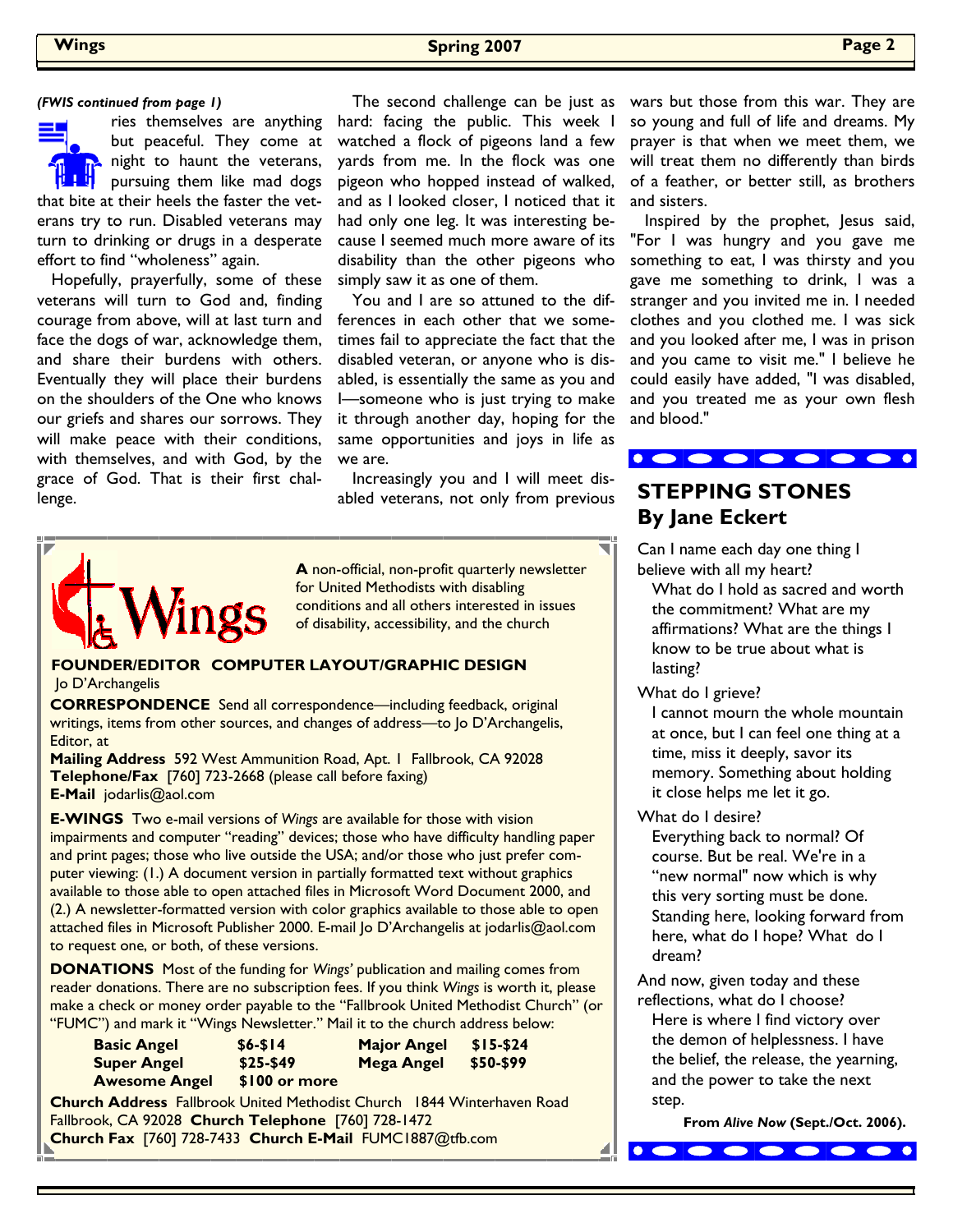

### **LIVING WITH THE ALPHABET FAMILY By Rev. Virginia (Ginny) Anderson**

have Myasthenia Gravis (MG), my<br>roommate has Attention Deficit Dis-<br>order (ADD), and Josh, the newest roommate has Attention Deficit Disorder (ADD), and Josh, the newest

velopmental Disorder

Also in our little Cape Cod house is a collie with anger management problems (MADD), a Bichon Frise (little fuzzy dog) with three legs due to cancer (CA), and a four-

teen year-old cat with no diagnostic letters except BOSS. Welcome to the Alphabet Family!

 None are related, two are longtime friends, and one is a kid. Two are over 65 and one is 11. One has two masters' degrees, one a high school degree, and one struggles to get through sixth grade. How we came to be a family is, we just did.

 Josh came to live with us when he was in first grade because with his overwhelming problems he could no longer function in a family. He is of normal intelligence but suffers from a mild form of autism, some developmental delays, severe depressive episodes, and emotional problems related to attachment disorder. Add to Josh's multiple problems two over-sixty-five-year-olds with alphabet attachments plus the usual joys of aging and raising children today in general and—you have a challenge!

 Josh is a professional-level manipulator. He can catalogue all of our belongings and their places of residence, a mixed blessing for two "olders" dealing with "senior moments." "Mr. Charming" alternates with "Attila the Hun" when his every wish is not our command or when we interrupt an obsession. And his obsessions are many and frightening. Boundaries are non-existent to Josh. Much of the time he is sad, angry at his limitations, and sensitive to the fact that he is different. He is learning to control

have Myasthenia Gravis (MG), my a temper that flares into violence occasionally.

one in our household, has Pervasive De-learner, never forgetting anything or On the upside, Josh is a "sponge"  $(P \nD)$ . anyone. He is loyal to his friends, fam-

> **Once a perfectionist but now a parent with a disability raising a child with a disability, I have gives others permission to be who they are.**

> > ily, and his ideals. He can be "rolling on the floor funny," be massively affectionate, and sing his heart out. Unlike most children in the autistic spectrum, he is very social.

 Josh has rescued us from the boredom of bridge and golf and the endless worry about arthritis and long-term care plans. Instead we read about child development, history, and anything Josh is interested in. Disney movies, children's museums, etc., are more fun than AARP planned travel anyway.

 Josh is loved and accepted by the exceptional congregation I serve in Syracuse [N.Y.]. He is accepted for

who he is just as the rest of us are. In another year, he will be confirmed there. They understand our problems and love us anyway.

 The impact that Josh has had on my ministry is considerable. Raising a child has changed my perspective about many things. I did not become a full-time parent until I was over sixty. I have a greater empathy with and understanding

> of people raising children. I have become an advocate for persons with mental illnesses and other disabilities. My own physical disability has taught me pa-

tience with and understanding of the problems of others. Once a perfectionist but now a parent with a disability raising a child with a disability, I have given perfectionism up permanently. This also gives others permission to be who they are.

 Josh is on an incredible faith journey of his own. He listens to my sermons (really!) and we discuss them. Every Sunday on the way home he asks to stop at his special place along the Erie Canal where he likes to spend time "talking to God." When I am not working, we go to a Friends Meeting (I am UCC/Quaker.) *(ALPHABET FAMILY continued on page 4)* 

**DID YOU KNOW IT SAYS IN THE UMC BOOK OF DISCIPLINE…?!?** 

NASARANA AMARANA AMARANA AMARANA

### **Conference Agencies**

**W**henever possible, meetings scheduled by the annual conference and its districts, boards, or committees

should be held in places that are accessible to persons with disabilities even if this mean scheduling meetings outside church-related facilities.

**I**n the nomination and election of the membership on councils, boards, and agencies of the annual conference, special attention shall be given to the inclusion of clergywomen, youth, young adults, older adults, persons from churches with small memberships, *persons with disabilities*,\* and racial and ethnic persons, in keeping with policies for General Church agencies.

ひょうけいきけいきけいきけいきけいき

**From** *Book of Discipline of the United Methodist Church 2000***, ¶608.** 

**\*Italics added.** 

くろく くくくくくく

# **given perfectionism up permanently. This also**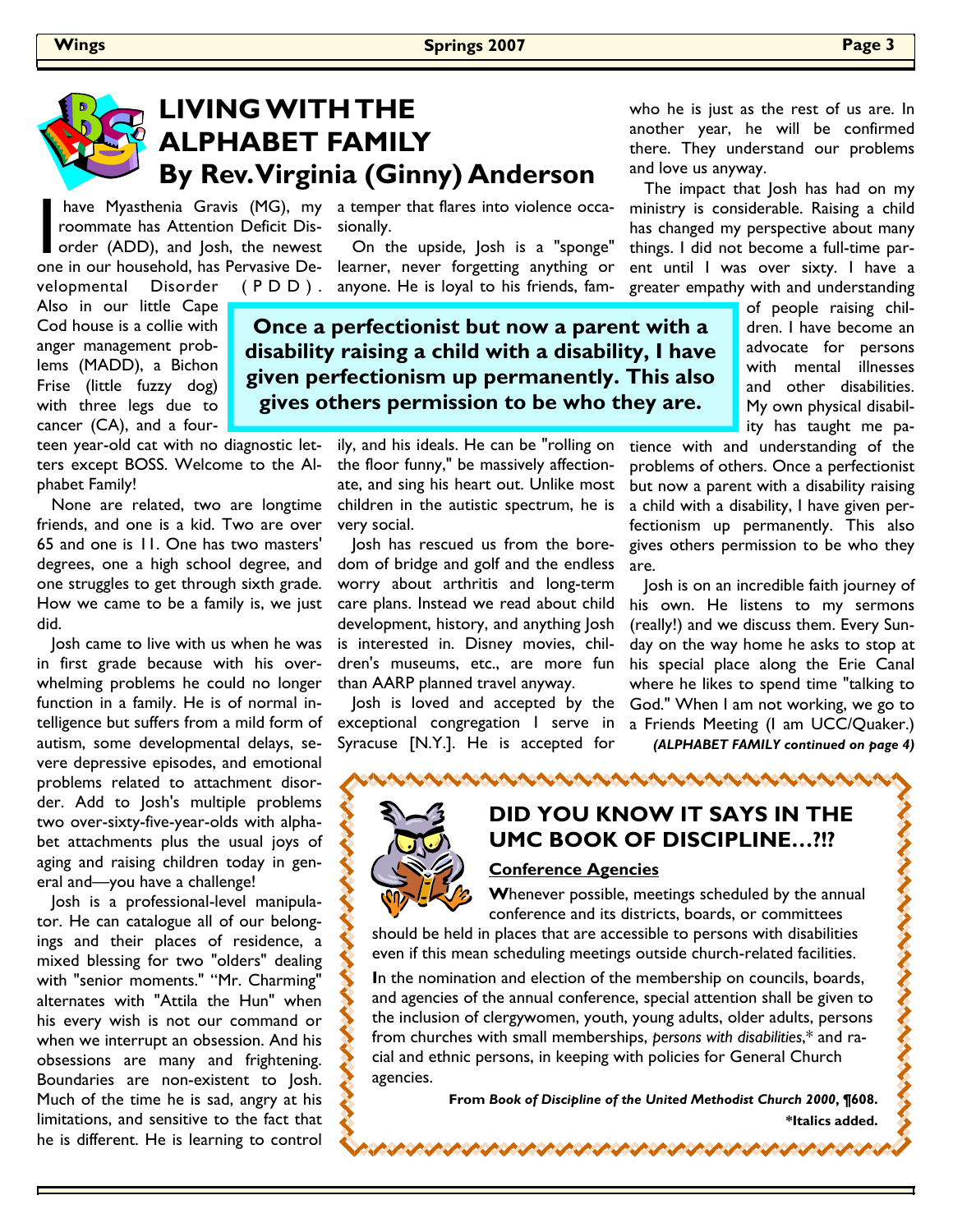### *(ALPHABET FAMILY continued from page 3)*

There in the silence it is the custom of parents to sit and hold their children or for older ones to put a loving arm around them. Josh loves this special time together.

 What is the glue that holds us together? It is our faith, a wonderful church fellowship, friends and neighbors, and good mental health and school systems. We also sing a lot, drum together, and try to laugh when we are not crying or screaming. I love my little Alphabet Family. They enrich my life and my ministry. Chicken broth may be good for us at our age, but Alphabet Soup is a lot more interesting.

**Slightly altered from** *That All May Worship And Serve***, the newsletter of the United Church of Christ Disabilities Ministries (Jan-Feb. 2005). Anderson is pastor of Friedens UCC in Syracuse, NY.**

### **DORIS' STORY: RETURNING TO SERVICE**

his story is fiction, but it repre-<br>sents the experience of many of<br>us people of faith who live with sents the experience of many of us people of faith who live with a disability:

 Doris lived for many years with degenerative disk disease. The dete-

rioration of hard disks pinched on her spinal column causing her great pain. While disk surgery is risky, Doris was in her late 50's and believed she still had much to offer if she could get some relief from the pain. She especially wanted to return to

volunteer service at her church. She had stopped volunteering because of her back pain.

 After the surgery, her recovery was long and discouraging. She had to use a wheelchair to move about, but after

### **OBSTACLES By Jo D'Archangelis**

The way seems filled with obstacles

 Mountains so impossibly high to climb you have to stop every few minutes to catch your breath (in exhaustion? in wonder?) Millstones you stub your toes against

 Banana peels you slip on (to great comic effect) Pebbles bruising your feet so badly you walk with a limp Darkness so deafening you inch forward by feeling with your fingertips

 Silence so thick you look feverishly for a street sign, an arrow pointing in the right direction, a mall "You Are Here" map Multitudes of steps and stairways and broken bridges forcing

you to make detours through side streets and back alleys

Jesus (who, not incidentally, referred to himself as "the Way") said that the real obstacles are within

- Putting our addiction to things above our obedience to God's call
- Forbidding the childlike qualities of trust, acceptance, and humility from entering our midst
- Enclosing ourselves in the white-washed tombs of self-righteousness

Once you overcome these obstacles It's downhill

All the way

**From** *Who Is Jesus?:* **A** *Lenten Devotions Booklet,* **Fallbrook United Methodist Church (Fallbrook, Calif.: March 2007)**

some time she became quite adept at maneuvering her chair.

 One day, Doris decided she had progressed enough to return to church and resume some of her volunteer activities.

What she discovered surprised and upset her. The people at church were glad to see her, but they also assumed she could no longer perform her volunteer service because of her disability. They did not ask her to help with the rummage sale. They did

not ask her to serve on any committee of the church. They assumed she needed to be served so they did not ask her to participate on the hospitality committee. They kept trying to do things for her and assumed she could no longer contribute as a volunteer.

 The effect on Doris was devastating. She felt isolated, unappreciated, discounted, and dismissed. She began to feel invisible in her own church. As time went by, she eventually stopped going to church altogether.

 Doris' story is not uncommon. Wellmeaning people make assumptions about what a person with a disability can and can't do. Instead of asking the person directly, they simply assume the disability prevents any further volunteer service, when in fact it's their own assumptions and attitudes that prevent participation by the person with a disability.

 We people with disabilities have gifts to share. Ask us what we want to do. Include us in decisions that affect us. Don't deprive us of our right to decide our level of participation.

**Adapted from** *DAMI NEWS***, the newsletter of Disability Awareness Ministries, Inc.**

**Joy and sorrow** are never separated....Joy and sorrow are the parents of our spiritual growth.

 **— Henri Nouwen —** 

**From** *Bread For The Journey***, Harper (San Francisco: 1997)**

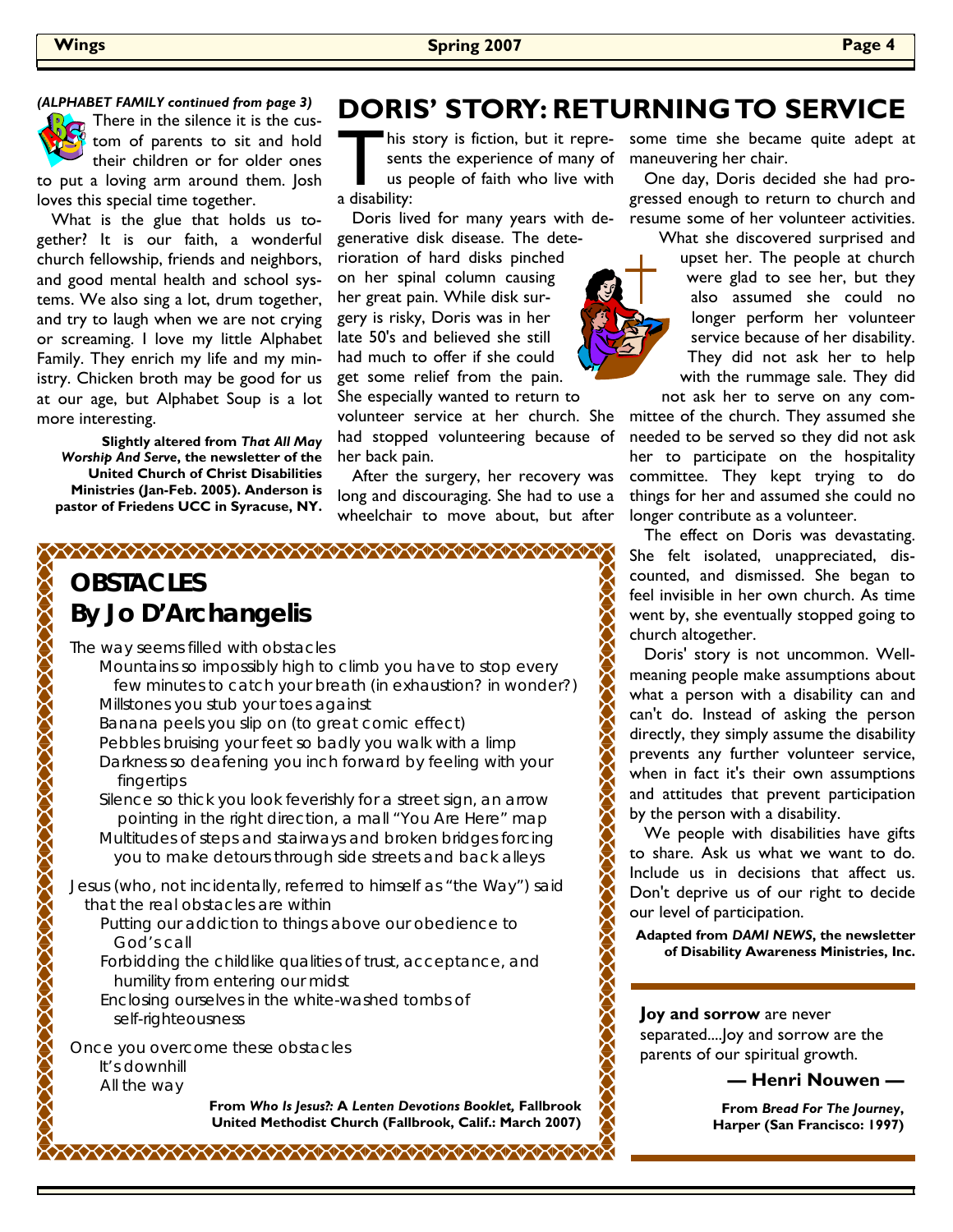### **METHODIST ASSOCIATION PROVIDES ENCOURAGEMENT AND SUPPORT TO MINISTERS WITH DISABILITIES**

巴

The Association of Physically Chal-<br>lenged Ministers (APCM) is a national caucus in The United<br>Methodist Church that has been in exislenged Ministers (APCM) is a national caucus in The United Methodist Church that has been in existence since 1990. Its main purpose is to encourage and support men and women who sense the call to ministry, who exhibit the gifts and graces for ministry, but who also live with a disability.

 A current concern is that while the number of people with disabilities is increasing, the number of persons with disabilities in the United Methodist Church who are either in professional ministry or preparing for professional ministry seems to be decreasing. The task of the APCM is to alert the United Methodist denomination to the ways attitudinal barriers have discouraged such ministry.

 The ongoing agenda of the Association is to increase dialogue with the leadership of the United Methodist denomination. This includes an ongoing educating and consciousness-raising of all United Methodists at every level; a continuing legislative effort through Annual Conference and General Conference petitions; and the encouragement and networking with all interested persons—clergy and laity, disabled and non-disabled, Methodist and non-Methodist.

 A continuing hope is to be a support to those who are facing difficulties in their churches or conferences because of the response of others (including those in leadership positions) to persons with disabilities.

 The General Conference of the United Methodist Church meets in 2008. Still, it is not too early for Methodists with disability concerns, both as individuals and as organized groups, to start putting together petitions to be submitted at the Conference. The petition process has always been instrumental in making needed changes within the

Church, and it is hoped that old and new members of the APCM will be inspired to make good use of this process.

 Anyone interested in supporting the ongoing efforts and hopes of this caucus—clergy or laity, disabled or nondisabled, Methodist or non-Methodist—is encouraged to become a member. For more information about joining the APCM or for current members to renew their membership and/or financial support, please contact:

 **Rev. John A. Carr Executive Director Association of Physically Challenged Ministers of the United Methodist Church 1249 Yale Avenue Wallingford, CT 06492 1-203-284-8278 jcarr01@snet.net** 

> **Expanded from the APCMUMC website: new.gbgm-umc.org/ umcor/work/health/disc/apcmumc.**

### **THEOLOGICAL STATEMENT OF THE APCMUMC**

**W**e believe that God is a creating and loving God. We believe that all persons are made in the image of God and that all Christians are members in-corporate of the Body of Christ. The wholeness of the Body is dependent upon the participation of all its members.

**W**e give testimony that God calls us as persons with disabilities and sends us into all capacities of leadership in the total ministry of the Church. Our bodies are the earthen vessels which God has chosen as the medium for the fulfilling of this ministry.

**J**esus explicitly separated sin and disability. We proclaim this biblical truth that disability has no relation to sin. Further, because we are all made new in Christ, we proclaim that disability has no relationship to imperfection.

**H**uman touch can be sacred and sacramental, part of the Mystery of Grace. We who have been touched with tenderness and handled with harshness have felt the comforting caress of God's Spirit.

**W**e believe that our spiritual journeys, made in bodies with disabilities, have given us insights which are important to the vitality of the Church. All persons share the bond of pain and suffering; all persons have some form of disability: physical, emotional, mental, or spiritual. The quality of shared pain and joy is central to what it means to be a human being. We affirm that cure and healing are separate and distinct, and that wholeness is the deepest need we all share.

**I**n the name of Christ we are hosts and agents of hospitality. We are the church. We claim our place with others in reconstructing the table of Christ so that all may approach it together as brothers and sisters in Christ, one Body, united and whole.

**(Adopted October 1994)**